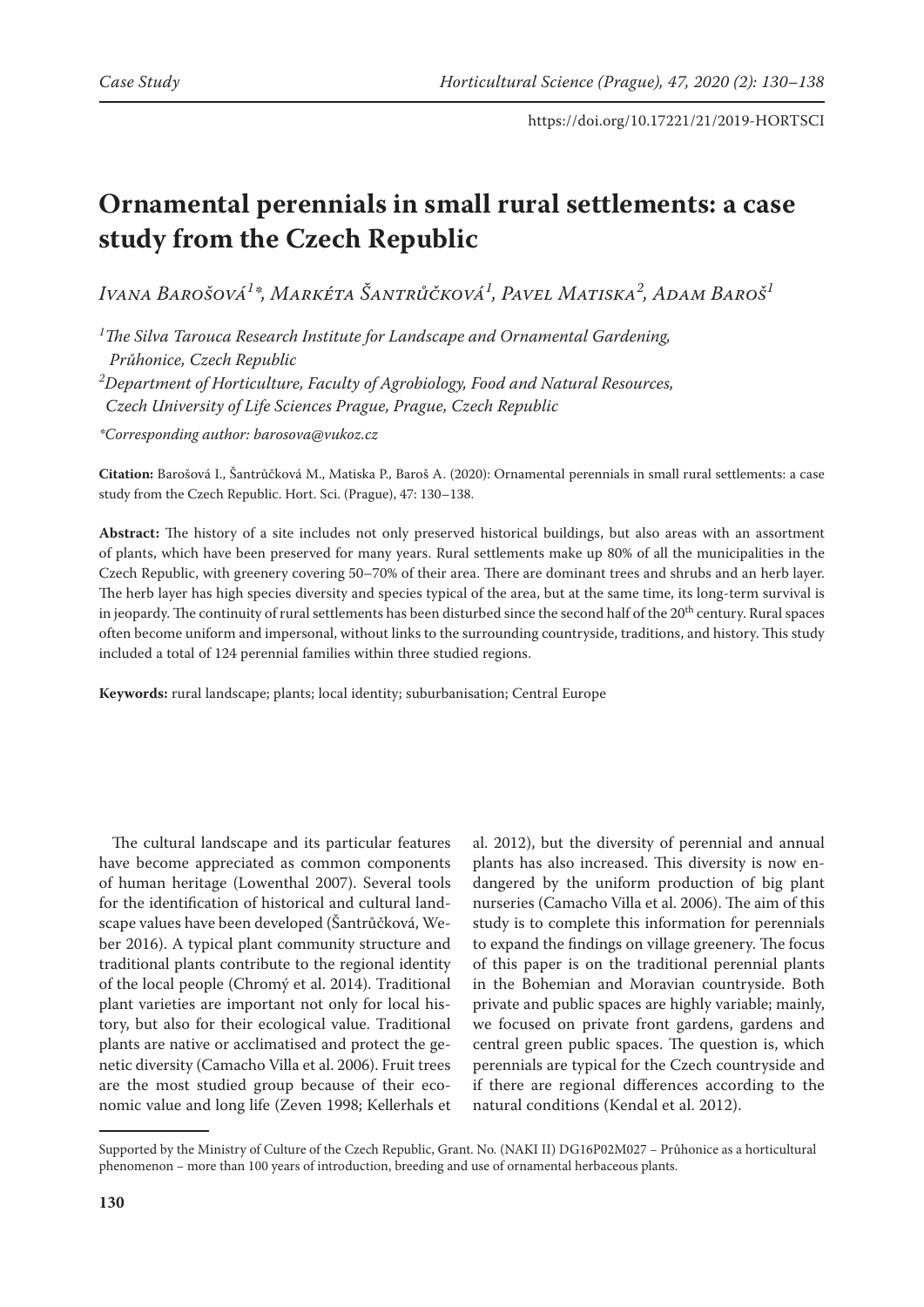# **MATERIAL AND METHODS**

**Study areas.** The research was focused on rural areas in the Czech Republic (Chromý et al. 2011). Three different study areas, which are sufficiently far apart within the Czech Republic (Figure 1), were chosen based on their natural and social conditions (Perlín et al. 2010; Jančák et al. 2008).

The traditional Bohemian countryside is represented by the area **Čertovo břemeno** (Devil's Burden) within the borders of the Central Bohemia and South Bohemia regions. Čertovo břemeno is a hilly landscape created by granite with many boulders, the annual average temperature is approximately 7 °C, and the annual average precipitation is between 600–700 mm (Quitt 1971). The potential natural vegetation is *Luzulo albidae-Quercetum*, *Luzulo-Fagetum* and *Tilio cordatae-Fagetum* (Mikyška et al. 1968). The settlements are generally small, and the number of inhabitants has continuously decreased in comparison to the cities outside the study area.

The second study area represents the Moravian countryside, north of the Moravian metropolis Brno. The area is named **Moravský kras (**Moravian Karst). The landscape is hilly with limestone and a typical karst relief. The climate is moderate with an annual average temperature of approximately 7 °C and an annual average precipitation of 550–650 mm (Quitt 1971). The potential natural vegetation is (from the lowest to highest elevation from sea level) *Melampyro nemorosi-Carpinetum*, *Carici pilosae-*

*Carpinetum*, *Carici pilosae-Fagetum*, *Luzulo-Fagetum*, and *Melico-Fagetum*. The vegetation of the karst valleys is full of *Aceri-Carpinetum, Lunario-Aceretum, Mercuriali-Fraxinetum, Scolopendrio-Fraxinetum, Pruno mahaleb-Quercetum pubescentis,* and *Corno-Quercetum* (Mikyška et al. 1968). The settlement, as well as the number of inhabitants, is stable or slightly increasing, mainly in the southern part which is within the suburbs of Brno.

The third area, called **České středohoří** (Czech Middle Mountains), is located in Northern Bohemia and represents a traditional, but disrupted, countryside area. The relatively flat relief of the Czech plateau was created by sandstone changes in the north to a hilly landscape with volcanic cones. The climate is warm and moderate with an annual average temperature of 6–8.5 °C and an annual average precipitation of 550–700 mm (Quitt 1971). The potential natural vegetation is *Pruno-Fraxinetum*, *Querco-Populetum*, *Melampyro nemorosi-Carpinetum* and *Dentario enneaphylli-Fagetum* (Mikyška et al. 1968). The continuity of the study area was disrupted after the Second World War; the German inhabitants left their houses and new Czech inhabitants came from different parts of Czechoslovakia. The displacement of the inhabitants profoundly affected the local memory and traditions.

**Data collection.** The basis of this research was a long-term field study, which was initiated after all the available materials for each area, e.g., field maps, information about the settlement, including their history, social and natural conditions,



Figure 1. Locations of the studies areas: Čertovo břemeno (Devil´s Burden), Moravský kras (Moravian Karst), České středohoří (Czech Middle Mountains)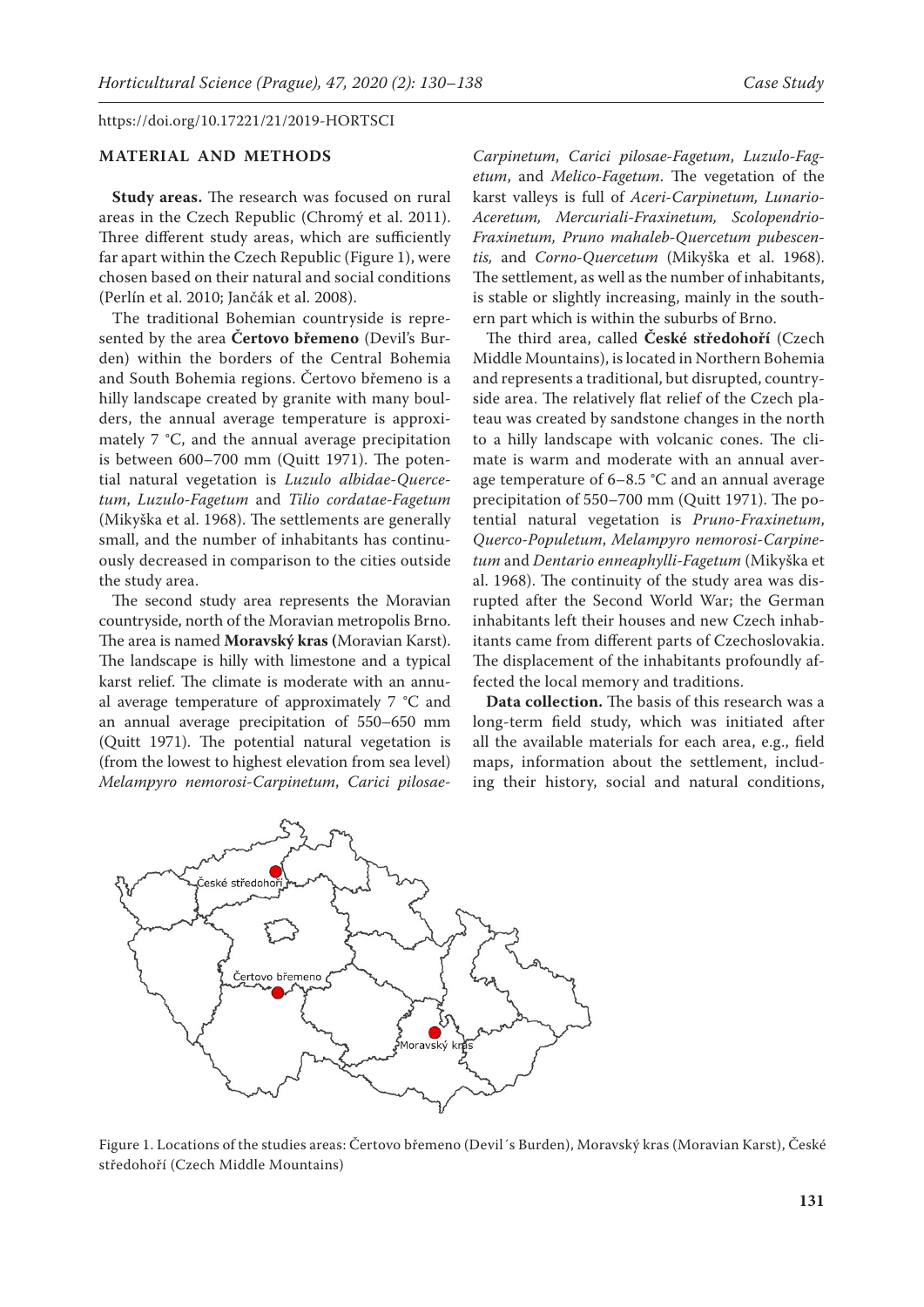were gathered. The field study was key for obtaining accurate data for this study and was conducted in all 76 settlements in the three study areas. All the settlements in the studied areas were visited three times during the growing season, namely, spring, early summer and late summer up to early autumn. Three visits are the minimum number required to properly identify the taxa of the perennials. However, it was not possible to reliably determine all the taxa. In particular, these were species that spontaneously outcross with each other, for example, members of the genus *Aster* L. and *Phlox paniculata* L.*,* so that the next generation of these plants did not have the characteristics of their original parents. Eventually, genera with very similar varieties, such as *Iris* L.*, Paeonia* L.*, Leucanthemum* L. and so on, became difficult to distinguish. The plants were recorded in publicly accessible areas, front gardens and visible private gardens. Therefore, it was not always possible to reliably determine the taxa from a distance, so some of the records included only the families. Closed courtyards or inaccessible places were not studied. The nomenclature of the plants has been unified according to the international standard, the internationally renowned "List of Names of Perennials" (Hoffman 2016). In this paper, the old nomenclature of the genus *Aster* L., currently divided into eleven new genera as *Symphiotrium* Nees, *Eurybia* (Cass.) S.F. Gray, etc., were used for simplicity.

**Data analysis.** The data were compared and analysed using statistical methods. The occurrence of the individual taxa has been recorded according to the frequency of occurrence at the site  $(1 - pres$ ent  $/ 0$  – absent). To compare the data, important monitored factors (the monitored study area and plant taxa) were selected and were statistically evaluated by the t-test for independent samples. The significance level was set to *P* = 0.05. The *t*-test compared the statistically significant differences between the measured values of the monitored groups (parameters). For the *t*-test, the statistics program Statistika 12 was used.

# **RESULTS AND DISCUSSION**

In total, 124 genera of ornamental perennials were identified, which were found in all three studied regions. The frequency of the occurrence of the individual genera in the given regions was determined, and this frequency was compared among

| Table 1. Frequency of individual perennial genera for all |
|-----------------------------------------------------------|
| regions. The 1% of genera, which were most often found    |
| in the studied localities                                 |

| Plant name                                     | Total<br>frequency | Representation<br>of taxa |
|------------------------------------------------|--------------------|---------------------------|
| Paeonia L.                                     | 61                 | 4.34%                     |
| Phlox L.                                       | 61                 | 4.34%                     |
| Iris $L$                                       | 59                 | 4.20%                     |
| Hemerocallis L.                                | 54                 | 3.84%                     |
| Lilium L.                                      | 51                 | 3.63%                     |
| Bergenia Moench                                | 41                 | 2.92%                     |
| Leucanthemum Mill.                             | 39                 | 2.77%                     |
| <i>Hosta</i> Tratt.                            | 37                 | 2.63%                     |
| Aquilegia L.                                   | 35                 | 2.49%                     |
| Yucca L.                                       | 35                 | 2.49%                     |
| Lysimachia L.                                  | 34                 | 2.42%                     |
| Sedum L. (incl. genus<br>Hylotelephium H.Ohba) | 33                 | 2.35%                     |
| Centaurea L.                                   | 29                 | 2.06%                     |
| Aster L.                                       | 27                 | 1.92%                     |
| Asparagus L.                                   | 26                 | 1.85%                     |
| Heliopsis Pers.                                | 26                 | 1.85%                     |
| Lavandula L.                                   | 25                 | 1.78%                     |
| Lychnis L.                                     | 25                 | 1.78%                     |
| Cerastium L.                                   | 24                 | 1.71%                     |
| Dicentra Bernh.                                | 24                 | 1.71%                     |
| <i>Rudbeckia</i> L. not Adans.                 | 23                 | 1.64%                     |
| Chrysanthemum L.                               | 22                 | 1.56%                     |
| Dianthus L.                                    | 21                 | 1.49%                     |
| Convallaria L.                                 | 20                 | 1.42%                     |
| Heuchera L.                                    | 19                 | 1.35%                     |
| Stachys L.                                     | 19                 | 1.35%                     |
| Campanula L.                                   | 18                 | 1.28%                     |
| Achillea L.                                    | 17                 | 1.21%                     |
| Delphinium L.                                  | 17                 | 1.21%                     |
| Echinacea Moench                               | 17                 | 1.21%                     |
| Gypsophila L.                                  | 17                 | 1.21%                     |
| Anaphalis DC.                                  | 16                 | 1.14%                     |
| Erigeron L.                                    | 15                 | 1.07%                     |
| Salvia L.                                      | 15                 | 1.07%                     |
| Aruncus L.                                     | 14                 | 1.00%                     |
| Papaver L.                                     | 14                 | 1.00%                     |

the regions. For the three different locations, the following genera of perennials were uniformly prevalent (Table 1): *Paeonia* (*P. lactiflora* Pall.), *Phlox* (especially *Phlox paniculata* L., with *P. subu-*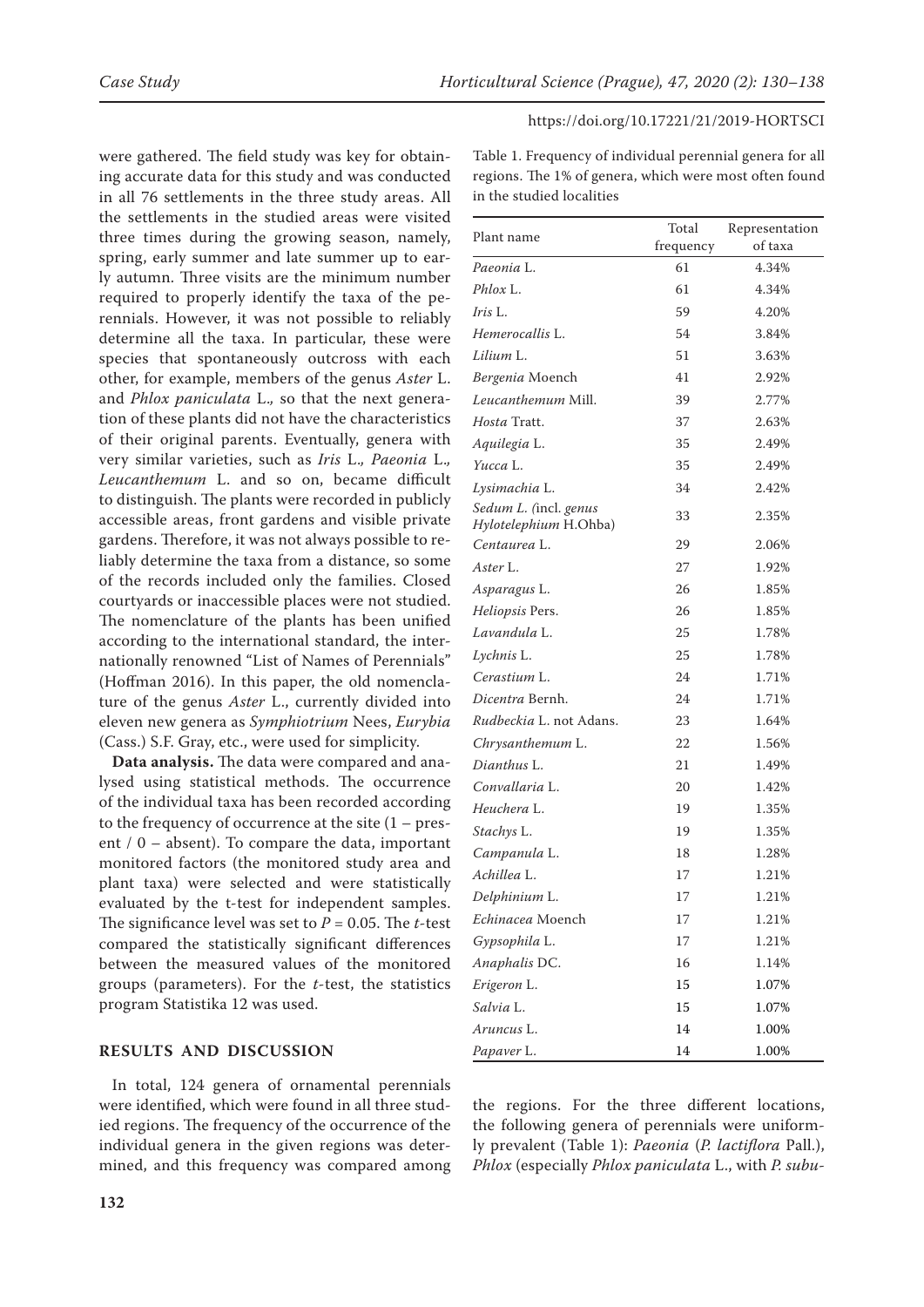*lata* L. in the minority), and *Iris* (*I.* × *barbata* hort., *I. × germanica* L*., I. sibirica* L.*, I. spuria* L.*,* and *I. pseudacorus* L.). High frequencies (up to 2% of the total number of perennials) were also found for the genera *Hemerocallis* (*H.* sp.*, H. fulva* (L.) L.*,* and *H. lilioasphodelus* L.), *Lilium (L.* sp.*, L. candidum*  L.*, L. martagon* L.*,* and *L. bulbiferum* L.*), Bergenia (B.* sp.*), Leucanthemum (L.* × *superbum* (Bergmans ex J.W. Ingram) D.H. Kent and *L. vulgare* (Vaill.) Lam)*), Hosta (H.* sp.*), Aquilegia (A. vulgaris* L.*), Yucca (Y. fillamentosa* L.*), Lysimachia (L. punctata*  L.*), Sedum (Hylotelephium telephium* (L.) H. Ohba*, Sedum spurium* M. Bieb.*, S.* sp.*,* and *Sedum sexangulare* L.), and *Centaurea (C. montana* L.*, C. dealbata* Willd.*,* and *C. macrocephala* Muss. Puschk. ex Willd.*).* These species were very universal, without specific requirements, and, thus, create authenticity for the Czech villages.

Nevertheless, each area had its own specifics. Although there were many species which were the same for the studied regions, there were also species whose representation varied between regions. From the above results, it was also possible to infer which genera were restricted to a particular region and its natural conditions (Table 2). For Čertovo břemeno (Devil´s Burden), the following genera did not occur elsewhere: Polygonum Mill., Symphytum L., Trollius L., Dryopteris Adans., Valer*iana* L.*, Saponaria* L.*, Telekia* Baumg*., Lamium* L*., Polemonium* L., and so on. For the Moravský kras (Moravian Karst) location, examples of uniquely occurring genera included: *Solidago* L. not Mill., *Dictamnus*  L.*, Epimedium* L.*, Helianthemum* Mill., *Inula* L.*, Acanthus* L.*, Anthericum* L.*, Ceratostigma* Bunge, and others. The České středohoří (Czech Middle Mountains) area differed from the others in these specific genera: *Asclepias* L.*, Tragopogon* L.*, Aubrieta* Adans.*, Phjopsis* (Trin.) Hook. f. ex B.D. Jacks, *Satureja* L. and so on.

Despite the different natural conditions, which are mainly influenced by the geological subsoil and high variation in the local topography, the variability of the families of perennials in each area (Czech Middle Mountains, Devil´s Burden, and Moravian Karst) compared with a t-test was not significantly different. The variability of the taxa of the perennials was comparable among the regions. Despite the small taxonomic differences in the individual regions shown in Table 2, the list of genera in Table 1 (classified to the species within the genera) represents the typical rural assortment of perennials for gardens, front gardens and public areas in the studied regions.

#### **DISCUSSION**

The results of this study confirmed the occurrence of the large numbers of species that are generally reported for the Czech Republic (Pergl et al. 2016). The three most common genera, namely, *Paeonia* L.*, Phlox* L and *Iris* L, are traditionally used long-lived perennials (Köhlein, 2005). These genera have also been abundantly cultivated for centuries, so that hundreds of varieties are now known (Zerling 2007; Kingsbury 2016).

The fourth most frequently cultivated genus is *Hemerocallis* L*.*, mostly represented by the species *H. fulva* (L.) L. This species is a very unassuming, long-lived perennial, which is massive, easily divided and has bright flowers. The fifth most frequently occurring genus is *Lilium* L.. Lilies are traditional flowers grown worldwide (Hobhouse 1992; Zerling 2007) and also have bright, big blooms. Our results also support the contention that an important feature of the ornamental flora is the high proportion of the species occurring at low frequencies (Pergl et al. 2016). However, some regional differences could be seen in the frequency and representation of the perennials in the study areas. The frequency, representation and the total amount of taxa used in České středohoří (Czech Middle Mountains) differed from those in Čertovo břemeno (Devil's Burden) and Moravský kras (Moravian Karst) (Table 2). Furthermore, 97 taxa were found in Čertovo břemeno (Devil's Burden) and Moravský kras (Moravian Karst), but only 76 taxa were found in České středohoří (Czech Middle Mountains). The frequency and representation of the most often used perennials were highest in Čertovo břemeno (Devil's Burden) (twelve taxa represent more than 1%), followed by Moravský kras (Moravian Karst) (five taxa represent more than 1%) and České středohoří (Czech Middle Mountains) (only one taxon represents more than 1%).

According to Kendal et al. (2012), the difference in the mean annual temperature was the most significant variable related to the dissimilarity of the cultivated plants. Despite selecting the study areas from different temperature zones (Quitt 1971), the difference in the annual temperatures was only 2 °C. This difference is too small to influence the cultivated perennials.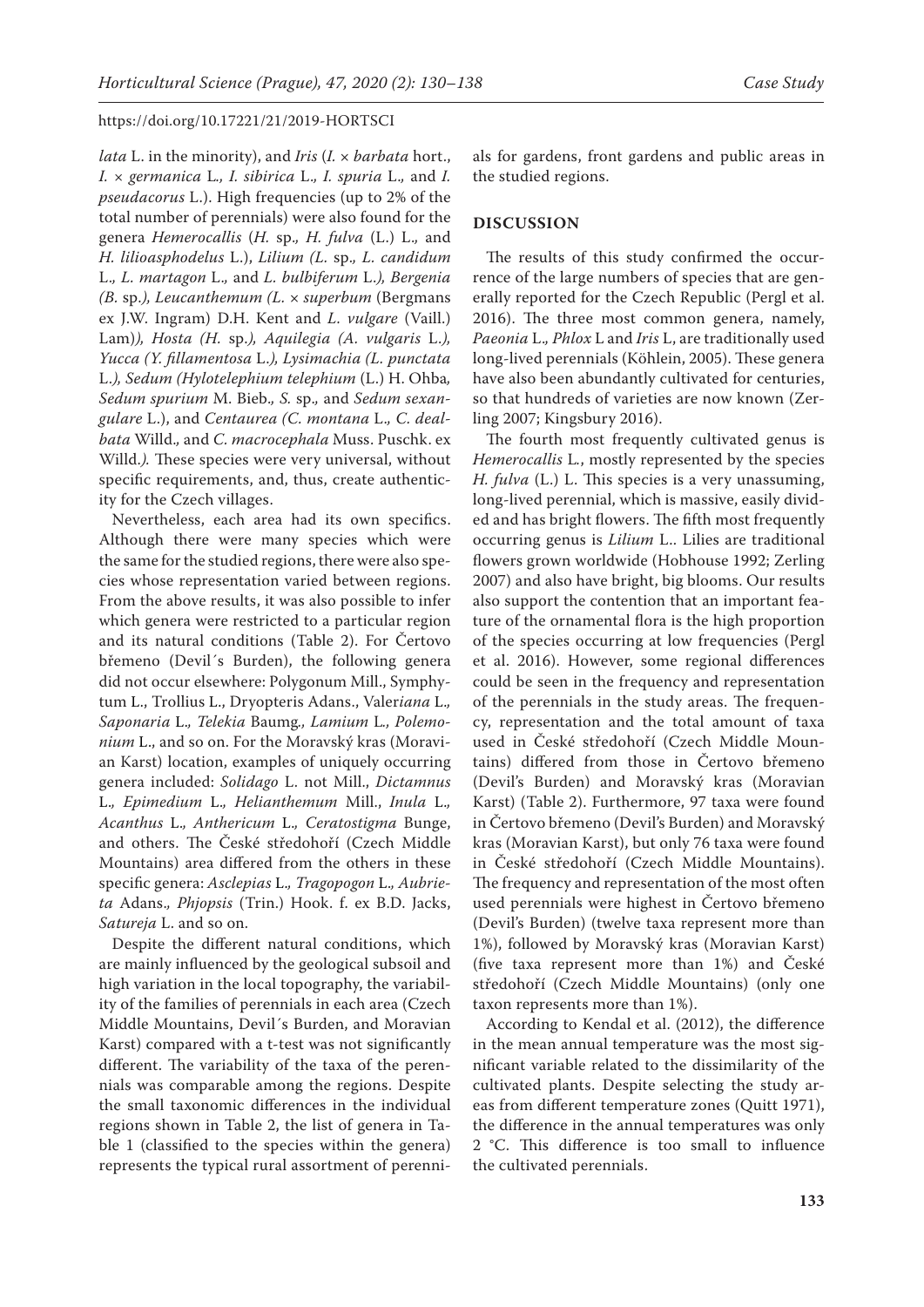|                       |                        | Čertovo břemeno<br>(Devil's Burden) |                                      |                                |                        | (Czech Middle Mountains)<br>České středohoří |                                          |                            |                        | (Moravian Karst)<br>Moravský kras |                                          |
|-----------------------|------------------------|-------------------------------------|--------------------------------------|--------------------------------|------------------------|----------------------------------------------|------------------------------------------|----------------------------|------------------------|-----------------------------------|------------------------------------------|
| Plant name            | Occurence<br>frequency | Represented<br>taxa $(\%)$          | Represented<br>taxa in the<br>region | Plant name                     | Occurence<br>frequency | Represented<br>Taxa $(\%)$                   | Represented<br>taxa in the<br>region (%) | Plant name                 | Occurence<br>frequency | Represented<br>taxa $(\%)$        | Represented<br>taxa in the<br>region (%) |
| $Phlox$ L.            | 32                     | 2.28%                               | 52.46%                               | Iris L.                        | $\vec{1}$              | 1.00%                                        | 23.73%                                   | $Phlox$ L.                 | 21                     | 1.49%                             | 34.43%                                   |
| Paeonia L.            | 29                     | 2.06%                               | 47.54%                               | Sedum L.                       | 13                     | 0.92%                                        | 39.39%                                   | Paeonia L.                 | 19                     | 1.35%                             | 31.15%                                   |
| Lilium L.             | 28                     | 1.99%                               | 54.90%                               | Hemerocallis L.                | 13                     | 0.92%                                        | 24.07%                                   | Iris L.                    | 18                     | 1.28%                             | 30.51%                                   |
| Iris L.               | 27                     | 1.92%                               | 45.76%                               | Paeonia L.                     | 13                     | 0.92%                                        | 21.31%                                   | Hemerocallis L.            | $\overline{16}$        | 1.14%                             | 29.63%                                   |
| Hemerocallis L.       | 25                     | 1.78%                               | 46.30%                               | Cerastium L.                   | $\Xi$                  | 0.78%                                        | 45.83%                                   | Bergenia Moench            | 15                     | 1.07%                             | 36.59%                                   |
| Aquilegia L.          | $\overline{21}$        | 1.49%                               | 60.00%                               | Lysimachia L                   | $\Xi$                  | 0.78%                                        | 32.35%                                   | Aquilegia L.               | 13                     | 0.92%                             | 37.14%                                   |
| Leucanthemum<br>Хill. | 20                     | 1.42%                               | 51.28%                               | Yucca L.                       | $\Xi$                  | 0.78%                                        | 31.43%                                   | Gypsophila L.              | 12                     | 0.85%                             | 70.59%                                   |
| Hosta Tratt.          | $\overline{19}$        | 1.35%                               | 51.35%                               | Lilium L.                      | $\Xi$                  | 0.78%                                        | 21.57%                                   | Rudbeckia L. not<br>Adans. | 12                     | 0.85%                             | 52.17%                                   |
| Bergenia Moench       | $\overline{5}$         | 1.35%                               | 46.34%                               | Centaurea L.                   | $\overline{10}$        | 0.71%                                        | 34.48%                                   | Aster L.                   | 12                     | 0.85%                             | $44.44\%$                                |
| Asparagus L.          | $\overline{16}$        | 1.14%                               | 61.54%                               | avandula L                     | $\sigma$               | 0.64%                                        | 36.00%                                   | Leucanthemum L.            | 12                     | 0.85%                             | 30.77%                                   |
| Lysimachia L          | $\overline{15}$        | 1.07%                               | 44.12%                               | $_{\textit{21}ndax$ L.         | ${}^{\circ}$           | 0.57%                                        | 13.11%                                   | Lilium L.                  | 12                     | 0.85%                             | 23.53%                                   |
| Heliopsis Pers.       | $\overline{14}$        | 1.00%                               | 53.85%                               | alvia L.                       | $\sim$                 | 0.50%                                        | 46.67%                                   | Sedum L.                   | ።                      | 0.78%                             | 33.33%                                   |
| Cerastium L.          | 13                     | 0.92%                               | 54.17%                               | Iosta Tratt.                   | $\triangleright$       | 0.50%                                        | 18.92%                                   | Yucca L.                   | ።                      | 0.78%                             | 31.43%                                   |
| Yucca L.              | 13                     | 0.92%                               | 37.14%                               | Leucanthemum<br>這.             |                        | 0.50%                                        | 17.95%                                   | Hosta Tratt.               | $\Xi$                  | 0.78%                             | 29.73%                                   |
| Lychnis L.            | 12                     | 0.85%                               | 48.00%                               | Bergenia Moench                |                        | 0.50%                                        | 17.07%                                   | Cerastium L.               | $\overline{10}$        | 0.71%                             | 90.91%                                   |
| Aster L.              | 12                     | 0.85%                               | 44.44%                               | Ieuchera L                     | 6                      | 0.43%                                        | 31.58%                                   | Dianthus L                 | $\overline{10}$        | 0.71%                             | 47.62%                                   |
| Chrysanthemum L.      | $\Box$                 | 0.78%                               | 50.00%                               | tachys L.                      | $\circ$                | 0.43%                                        | 31.58%                                   | Chrysanthemum L.           | $\overline{10}$        | 0.71%                             | 45.45%                                   |
| Centaurea L           | $\Box$                 | 0.78%                               | 37.93%                               | <i>ianthus</i> L.              | $\circ$                | 0.43%                                        | 28.57%                                   | Anaphalis DC.              | $\sigma$               | 0.64%                             | 56.25%                                   |
| Aruncus L.            | ç                      | 0.64%                               | 64.29%                               | Dicentra Bernh.                | $\circ$                | 0.43%                                        | 25.00%                                   | Achillea L.                | $\sigma$               | 0.64%                             | 52.94%                                   |
| Delphinium L.         | ٥                      | 0.64%                               | 52.94%                               | ychnis L.                      | $\circ$                | 0.43%                                        | 24.00%                                   | Heuchera L.                | $\sigma$               | 0.64%                             | 47.37%                                   |
| Dicentra Bernh.       | Q                      | 0.64%                               | 37.50%                               | Jenothera L.                   | LO.                    | 0.36%                                        | 45.45%                                   | Stachys L.                 | ç                      | 0.64%                             | 47.37%                                   |
| Lavandula L.          | $\sigma$               | 0.64%                               | 36.00%                               | <b>Tradescantia</b><br>Ruppius | S                      | 0.36%                                        | 45.45%                                   | Convallaria L.             | ç                      | 0.64%                             | 45.00%                                   |
| Sedum L.              | ç                      | 0.64%                               | 27.27%                               | Echinacea<br><b>Aoench</b>     | S                      | 0.36%                                        | 29.41%                                   | Dicentra Bernh.            | ç                      | 0.64%                             | 37.50%                                   |
| Achillea L.           | $^{\circ}$             | 0.57%                               | 47.06%                               | Campanula L.                   | S                      | 0.36%                                        | 27.78%                                   | Coreopsis L.               | ${}^{\circ}$           | 0.57%                             | 66.67%                                   |
| Alcea L.              | $\overline{ }$         | 0.50%                               | 87.50%                               | Convallaria L.                 | S                      | 0.36%                                        | 25.00%                                   | Asparagus L.               | $\infty$               | 0.57%                             | 30.77%                                   |

**134**

Table 2. Total representation of genera broken down by studied regions

Table 2. Total representation of genera broken down by studied regions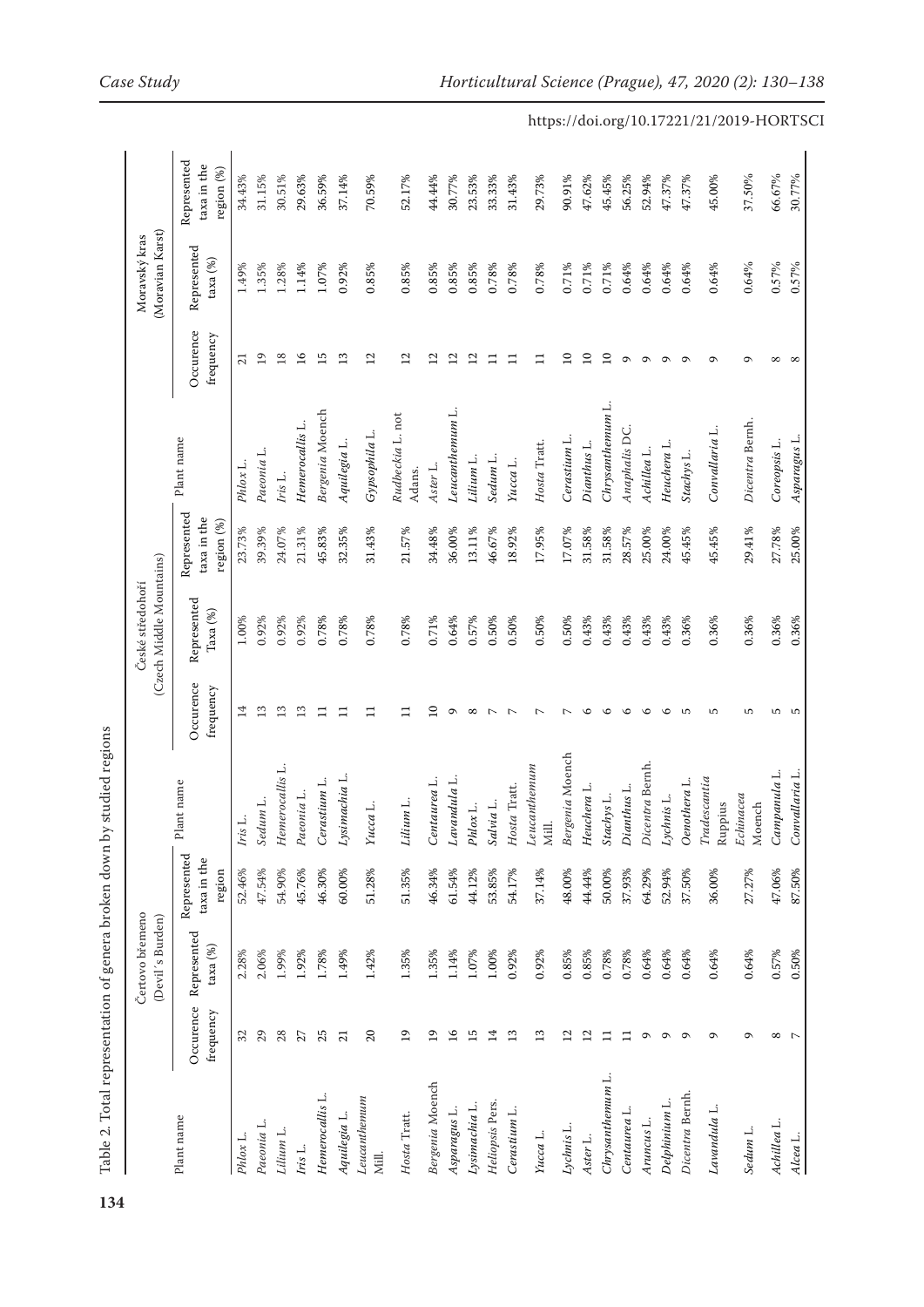|                                |                        | Čertovo břemeno<br>(Devil's Burden) |                                      |                            |                        | (Czech Middle Mountains)<br>České středohoří |                                          |                                             |                        | (Moravian Karst)<br>Moravský kras |                                          |
|--------------------------------|------------------------|-------------------------------------|--------------------------------------|----------------------------|------------------------|----------------------------------------------|------------------------------------------|---------------------------------------------|------------------------|-----------------------------------|------------------------------------------|
| Plant name                     | Occurence<br>frequency | Represented<br>taxa $(\%)$          | Represented<br>taxa in the<br>region | Plant name                 | Occurence<br>frequency | Represented<br>Taxa (%)                      | Represented<br>taxa in the<br>region (%) | Plant name                                  | Occurence<br>frequency | Represented<br>$\tan(\%)$         | Represented<br>taxa in the<br>region (%) |
| Astilbe Buch.-Ham.<br>ex D.Don | $\sim$                 | 0.50%                               | 58.33%                               | Geranium L                 | 4                      | 0.28%                                        | 44.44%                                   | Heliopsis Pers.                             | $\infty$               | 0.57%                             | 30.77%                                   |
| Erigeron L.                    | $\overline{ }$         | 0.50%                               | 46.67%                               | Erigeron L.                | 4                      | 0.28%                                        | 26.67%                                   | Centaurea L.                                | ${}^{\circ}$           | 0.57%                             | 27.59%                                   |
| Anaphalis DC.                  | $\overline{ }$         | 0.50%                               | 43.75%                               | Rudbeckia L.<br>not Adans. |                        | 0.28%                                        | 17.39%                                   | Lysimachia L.                               | $\infty$               | 0.57%                             | 23.53%                                   |
| Campanula L.                   | $\overline{ }$         | 0.50%                               | 38.89%                               | Heliopsis Pers.            | 4                      | 0.28%                                        | 15.38%                                   | Papaver L.                                  | ∼                      | $0.50\%$                          | 50.00%                                   |
| Rudbeckia L. not<br>Adans.     | $\overline{ }$         | 0.50%                               | 30.43%                               | Levisticum Hill            | S                      | 0.21%                                        | 75.00%                                   | Echinacea Moench                            | ∼                      | 0.50%                             | 41.18%                                   |
| Aconitum L.                    | P                      | $0.43\%$                            | 75.00%                               | Coreopsis L.               | S                      | 0.21%                                        | 25.00%                                   | Lavandula L.                                |                        | 0.50%                             | 28.00%                                   |
| Phalaris L.                    | ò                      | 0.43%                               | 75.00%                               | Tanacetum L.               | S                      | 0.21%                                        | 25.00%                                   | Lychnis L.                                  |                        | $0.50\%$                          | $28.00\%$                                |
| Lupinus L.                     | P                      | 0.43%                               | 50.00%                               | Delphinium L.              | S                      | 0.21%                                        | 17.65%                                   | Liatris Gaertn. ex<br>Schreb.               | ७                      | 0.43%                             | 85.71%                                   |
| Convallaria L.                 | $\circ$                | 0.43%                               | 30.00%                               | Aster L.                   |                        | 0.21%                                        | 11.11%                                   | Physalis L.                                 | ७                      | 0.43%                             | 60.00%                                   |
| Limonium Mill.                 | S                      | 0.36%                               | 83.33%                               | Asclepias L.               | $\mathbf{\sim}$        | 0.14%                                        | 100.00%                                  | Tanacetum L.                                | ७                      | 0.43%                             | 50.00%                                   |
| Digitalis L.                   | S                      | 0.36%                               | 55.56%                               | Tragopogon L.              | $\mathbf{\sim}$        | 0.14%                                        | 100.00%                                  | Campanula L.                                | ৩                      | 0.43%                             | 33.33%                                   |
| Oenothera L.                   | S                      | 0.36%                               | 45.45%                               | Linum L.                   | $\mathbf{\sim}$        | 0.14%                                        | 66.67%                                   | Gaillardia Foug                             | $\Omega$               | $0.36\%$                          | 83.33%                                   |
| Vinca L.                       | r                      | 0.36%                               | 45.45%                               | Sempervivum L.             | $\mathbf{\sim}$        | 0.14%                                        | 66.67%                                   | Helenium L. not<br>Mill.                    | $\sqrt{2}$             | 0.36%                             | 83.33%                                   |
| Papaver L.                     | r                      | 0.36%                               | 35.71%                               | Lunaria L.                 |                        | 0.14%                                        | 50.00%                                   | Vinca L.                                    | ທ                      | 0.36%                             | 45.45%                                   |
| Echinacea Moench               | r                      | 0.36%                               | 29.41%                               | $Thymus$ $\mathcal{L}.$    | $\mathbf{\sim}$        | 0.14%                                        | 50.00%                                   | Lupinus <sub>L.</sub>                       | n                      | 0.36%                             | 41.67%                                   |
| Dianthus L                     | $\sim$                 | 0.36%                               | 23.81%                               | Pulsatilla Mill.           | $\sim$                 | 0.14%                                        | 33.33%                                   | Aruncus L.                                  | $\sqrt{2}$             | 0.36%                             | 35.71%                                   |
| Dryopteris Adans.              | 4                      | 0.28%                               | 100.00%                              | Helleborus L               | $\sim$                 | 0.14%                                        | 28.57%                                   | Salvia L.                                   | S                      | 0.36%                             | 33.33%                                   |
| Valeriana L                    | 4                      | 0.28%                               | 100.00%                              | Platycodon<br>A.DC.        | $\sim$                 | 0.14%                                        | 28.57%                                   | Delphinium L                                | n                      | 0.36%                             | 29.41%                                   |
| $\it Solidago$ L. not<br>Mill. | 4                      | 0.28%                               | 66.67%                               | Origanum L                 | $\sim$                 | 0.14%                                        | 25.00%                                   | Solidago L.                                 | ₹                      | 0.28%                             | 100.00%                                  |
| Helleborus L.                  | 4                      | 0.28%                               | 57.14%                               | Phalaris L.                | $\sim$                 | 0.14%                                        | 25.00%                                   | Anemone L.                                  | ₹                      | 0.28%                             | 57.14%                                   |
| Gypsophila L                   | 4                      | 0.28%                               | 23.53%                               | Euphorbia L                | $\sim$                 | 0.14%                                        | 22.22%                                   | Euphorbia L                                 | ↤                      | 0.28%                             | 44.44%                                   |
| Heuchera L.                    | 4                      | 0.28%                               | 21.05%                               | Papaver L                  | $\sim$                 | 0.14%                                        | 14.29%                                   | Astilbe Buch.-Ham<br>ex D.Don               |                        | 0.28%                             | 33.33%                                   |
| Stachys L.                     | ᆉ                      | 0.28%                               | 21.05%                               | Asparagus L                | $\mathbf{\sim}$        | 0.14%                                        | 7.69%                                    | Erigeron L.                                 |                        | 0.28%                             | 26.67%                                   |
| Saponaria L.                   | $\sim$                 | 0.21%                               | 100.00%                              | Aubrieta Adans.            |                        | 0.07%                                        | 100.00%                                  | G.Gaertn., B.Mey. &<br>Armoracia<br>Scherb. |                        | 0.21%                             | $60.00\%$                                |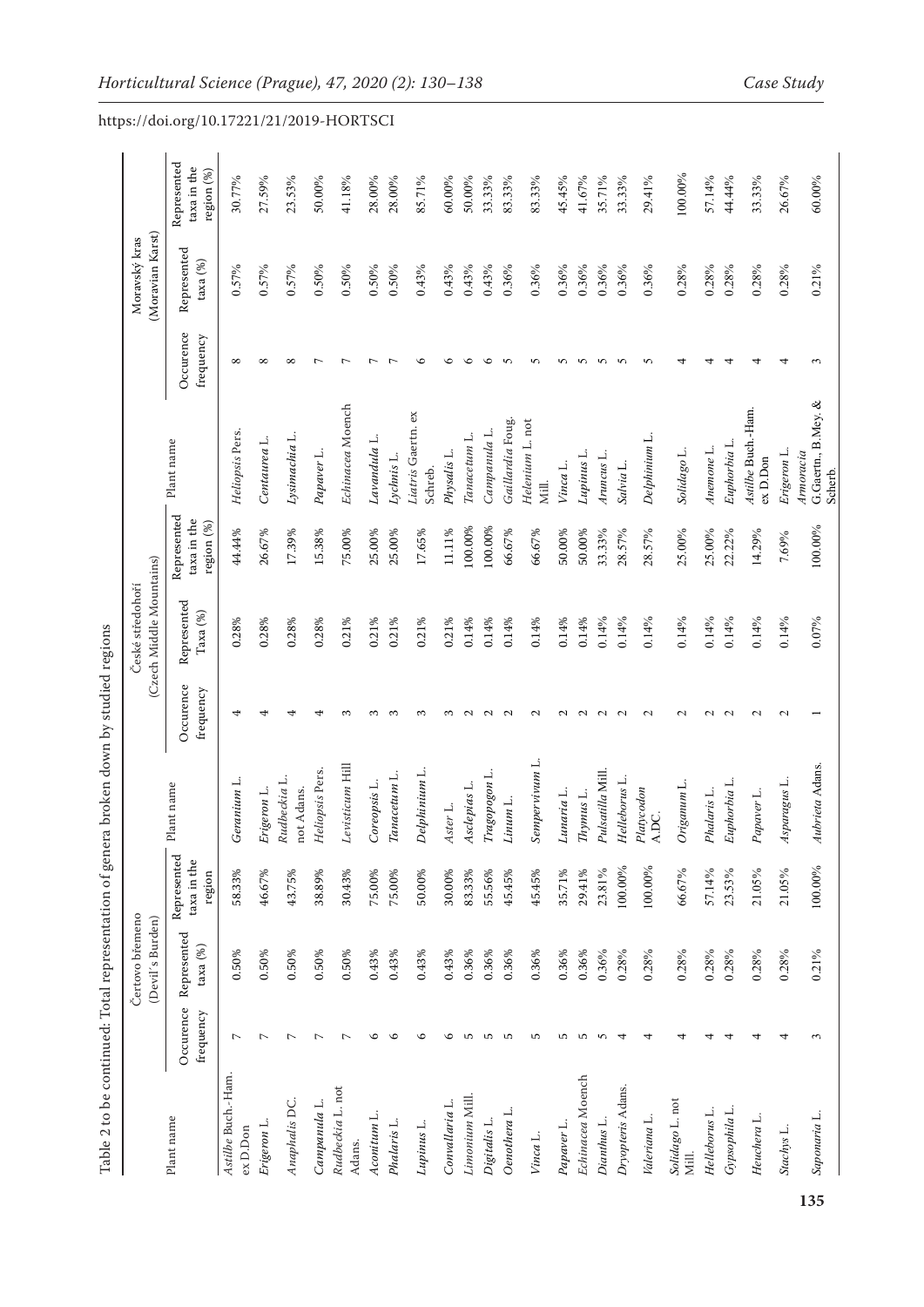| $\frac{1}{2}$                                                                                                                                                                                                                  |
|--------------------------------------------------------------------------------------------------------------------------------------------------------------------------------------------------------------------------------|
|                                                                                                                                                                                                                                |
|                                                                                                                                                                                                                                |
| ֘֒                                                                                                                                                                                                                             |
| Í                                                                                                                                                                                                                              |
|                                                                                                                                                                                                                                |
| let a secondo tente di con cui con duo con di con di contro di contro di contro di contro di contro di contro d<br>l<br>í                                                                                                      |
| in the contract of the contract of the contract of the contract of the contract of the contract of the contract of the contract of the contract of the contract of the contract of the contract of the contract of the contrac |
| .<br>.<br>.                                                                                                                                                                                                                    |
|                                                                                                                                                                                                                                |
|                                                                                                                                                                                                                                |
|                                                                                                                                                                                                                                |
| l                                                                                                                                                                                                                              |

|                                             |                   | Čertovo břemeno<br>(Devil's Burden)  |                                      |                                                    |                        | (Czech Middle Mountains)<br>České středohoří |                                          |                      |                        | (Moravian Karst)<br>Moravský kras |                                          |
|---------------------------------------------|-------------------|--------------------------------------|--------------------------------------|----------------------------------------------------|------------------------|----------------------------------------------|------------------------------------------|----------------------|------------------------|-----------------------------------|------------------------------------------|
| Plant name                                  | frequency         | Occurence Represented<br>taxa $(\%)$ | Represented<br>taxa in the<br>region | Plant name                                         | Occurence<br>frequency | Represented<br>$\text{Taxa } (\%)$           | Represented<br>taxa in the<br>region (%) | Plant name           | Occurence<br>frequency | Represented<br>taxa $(\%)$        | Represented<br>taxa in the<br>region (%) |
| Telekia Baumg                               | 3                 | 0.21%                                | 100.00%                              | Cichorium L                                        |                        | 0.07%                                        | 100.00%                                  | Monarda L            | 3                      | 0.21%                             | 60.00%                                   |
| Pulmonaria L.                               | 3                 | $0.21\%$                             | 75.00%                               | Melissa L                                          |                        | 0.07%                                        | 100.00%                                  | Doronicum L. sp.     | 3                      | $0.21\%$                          | 42.86%                                   |
| Miscanthus Anders-<br>son                   | $\sim$            | 0.21%                                | 60.00%                               | Phujopsis (Trin.)<br>Hook.f.ex<br><b>B.D.Jacks</b> |                        | 0.07%                                        | 100.00%                                  | Origanum L.          | $\sim$                 | 0.21%                             | 37.50%                                   |
| Anemone L.                                  |                   | 0.21%                                | 42.86%                               | Satureja L.                                        |                        | 0.07%                                        | $.00.00\%$                               | Digitalis L.         |                        | 0.21%                             | 33.33%                                   |
| Doronicum L                                 | $\sim$            | 0.21%                                | 42.86%                               | Eremurus M.Bieb.                                   |                        | 0.07%                                        | 50.00%                                   | Geranium L.          |                        | 0.21%                             | 33.33%                                   |
| Platycodon A.DC.                            |                   | 0.21%                                | 42.86%                               | Hieracium L                                        |                        | 0.07%                                        | 50.00%                                   | Tradescantia Ruppius |                        | 0.21%                             | 27.27%                                   |
| Origanum L.                                 | $\sim$            | 0.21%                                | 37.50%                               | Iberis L.                                          |                        | 0.07%                                        | 50.00%                                   | Dictamnus L.         | $\sim$                 | 0.14%                             | 100.00%                                  |
| Euphorbia L.                                |                   | 0.21%                                | 33.33%                               | Armeria Willd                                      |                        | 0.07%                                        | 33.33%                                   | Epimedium L.         |                        | 0.14%                             | 100.00%                                  |
| Physalis L.                                 |                   | 0.21%                                | 30.00%                               | Hyssopus L                                         |                        | 0.07%                                        | 33.33%                                   | Helianthemum Mill.   |                        | 0.14%                             | 100.00%                                  |
| Tradescantia Rup-<br>snid                   | $\sim$            | 0.21%                                | 27.27%                               | Lythrum L.                                         |                        | 0.07%                                        | 25.00%                                   | Inda L.              |                        | 0.14%                             | 100.00%                                  |
| Tanacetum L.                                |                   | 0.21%                                | 25.00%                               | Mentha L.                                          |                        | 0.07%                                        | 25.00%                                   | Alchemilla L         |                        | 0.14%                             | 66.67%                                   |
| Salvia L.                                   |                   | 0.21%                                | 20.00%                               | Pulmonaria L                                       |                        | 0.07%                                        | 25.00%                                   | Physostegia Benth.   |                        | 0.14%                             | 66.67%                                   |
| Lamium L                                    | $\sim$            | 0.14%                                | 100.00%                              | Hesperis L                                         |                        | 0.07%                                        | 20.00%                                   | Polygonatum Mill     |                        | 0.14%                             | 66.67%                                   |
| Helianthus L.                               | $\sim$            | 0.14%                                | 100.00%                              | Miscanthus An-<br>dersson                          |                        | 0.07%                                        | 20.00%                                   | Rheum L.             |                        | 0.14%                             | 66.67%                                   |
| Liatris Gaertn. ex<br>Schreb.               | $\mathbf 2$       | 0.14%                                | 100.00%                              | Primula L.                                         |                        | 0.07%                                        | 20.00%                                   | Allysum L            |                        | 0.14%                             | 50.00%                                   |
| Polemonium L.                               | $\sim$            | 0.14%                                | 100.00%                              | Gailardia Foug                                     |                        | 0.07%                                        | 16.67%                                   | Lythrum L.           |                        | 0.14%                             | 50.00%                                   |
| Veronica L.                                 | $\sim$            | 0.14%                                | 66.67%                               | Solidago L. not<br>Mill.                           |                        | 0.07%                                        | 16.67%                                   | Mentha L.            | $\sim$                 | 0.14%                             | 50.00%                                   |
| Alyssum L                                   | $\sim$            | 0.14%                                | 50.00%                               | Doronicum L                                        |                        | 0.07%                                        | 14.29%                                   | Thymus L.            |                        | 0.14%                             | 50.00%                                   |
| Lunaria L.                                  | $\mathbf{\Omega}$ | 0.14%                                | 50.00%                               | Digitalis L                                        |                        | 0.07%                                        | 11.11%                                   | Hesperis L           | $\sim$                 | 0.14%                             | 40.00%                                   |
| G.Gaertn., B.Mey.<br>Armoracia<br>& Scherb. | $\sim$            | 0.14%                                | 40.00%                               | Physalis L.                                        |                        | 0.07%                                        | 10.00%                                   | Primula L            | $\sim$                 | 0.14%                             | 40.00%                                   |
| Hesperis L.                                 | $\mathbf 2$       | 0.14%                                | 40.00%                               | Vinca L.                                           |                        | 0.07%                                        | 9.09%                                    | Pulsatilla Mill.     | $\sim$                 | 0.14%                             | 33.33%                                   |
| Monarda L.                                  | $\mathbf{\sim}$   | 0.14%                                | 40.00%                               | Ham. ex D.Don<br>4stilbe Buch.-                    |                        | 0.07%                                        | 8.33%                                    | Platycodon A.DC.     | $\sim$                 | 0.14%                             | 28.57%                                   |
| Primula L.                                  | $\mathbf 2$       | 0.14%                                | 40.00%                               | Lupinus L.                                         |                        | 0.07%                                        | 8.33%                                    | Aconitum L.          |                        | 0.14%                             | 25.00%                                   |

**136**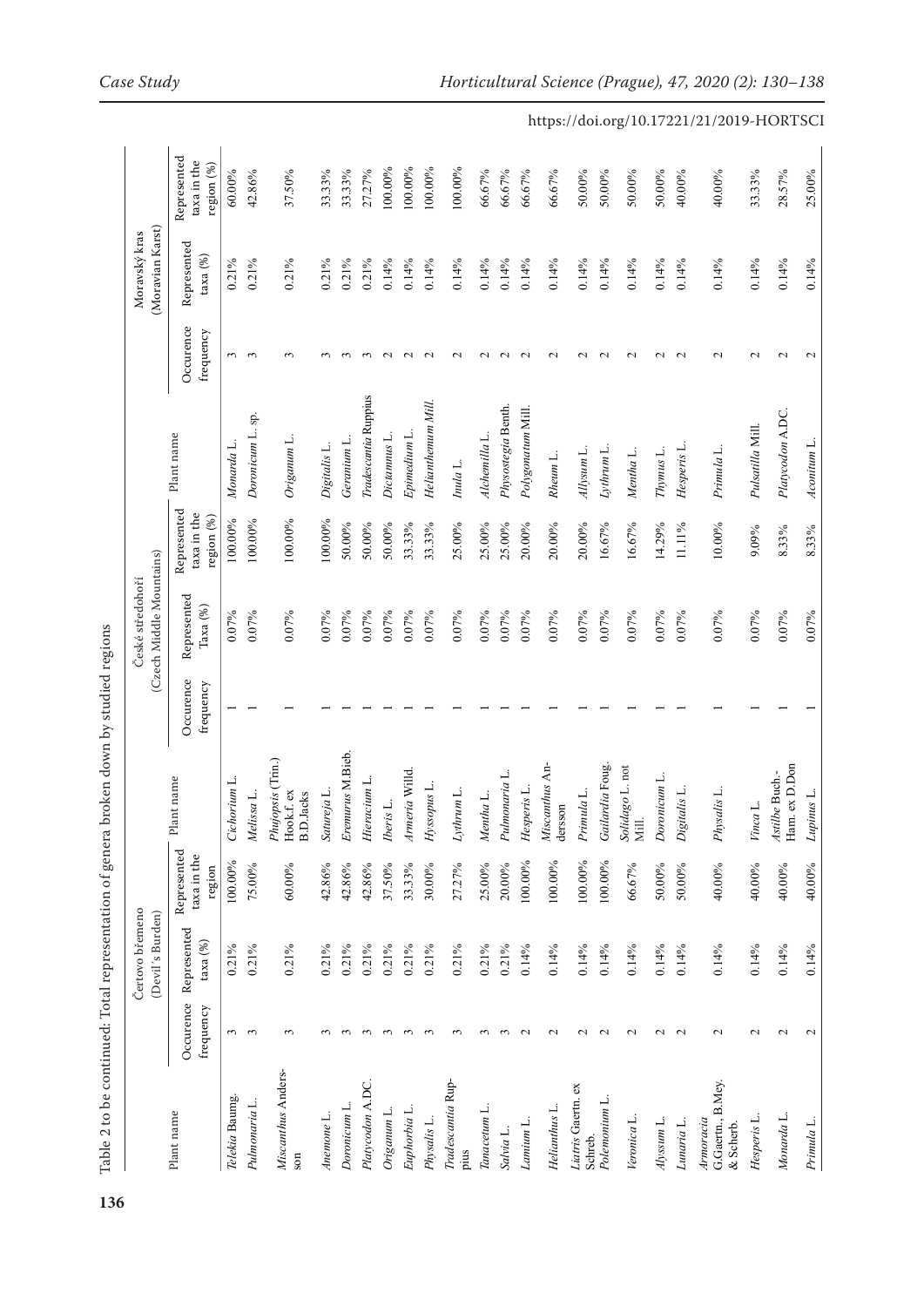| )<br>l                                                                                                                                                                                                                              |
|-------------------------------------------------------------------------------------------------------------------------------------------------------------------------------------------------------------------------------------|
|                                                                                                                                                                                                                                     |
|                                                                                                                                                                                                                                     |
|                                                                                                                                                                                                                                     |
|                                                                                                                                                                                                                                     |
|                                                                                                                                                                                                                                     |
|                                                                                                                                                                                                                                     |
| contrated to the state of the second contract of the contract of the second contract of the contract of the contract of the contract of the contract of the contract of the contract of the contract of the contract of the co<br>í |
|                                                                                                                                                                                                                                     |
|                                                                                                                                                                                                                                     |
|                                                                                                                                                                                                                                     |
|                                                                                                                                                                                                                                     |
| í                                                                                                                                                                                                                                   |
|                                                                                                                                                                                                                                     |
|                                                                                                                                                                                                                                     |
| ١                                                                                                                                                                                                                                   |
|                                                                                                                                                                                                                                     |
| ۱<br>با                                                                                                                                                                                                                             |
|                                                                                                                                                                                                                                     |
|                                                                                                                                                                                                                                     |
|                                                                                                                                                                                                                                     |
| i<br>l                                                                                                                                                                                                                              |

|                               |                        | Čertovo břemeno            |                                      |                  |                        | České středohoří         |                                          |                           |                        | Moravský kras           |                                          |
|-------------------------------|------------------------|----------------------------|--------------------------------------|------------------|------------------------|--------------------------|------------------------------------------|---------------------------|------------------------|-------------------------|------------------------------------------|
|                               |                        | (Devil's Burden)           |                                      |                  |                        | (Czech Middle Mountains) |                                          |                           |                        | (Moravian Karst)        |                                          |
| Plant name                    | Occurence<br>frequency | Represented<br>taxa $(\%)$ | Represented<br>taxa in the<br>region | Plant name       | Occurence<br>frequency | Represented<br>Taxa (%)  | Represented<br>taxa in the<br>region (%) | Plant name                | Occurence<br>frequency | Represented<br>taxa (%) | Represented<br>taxa in the<br>region (%) |
| Pulsatilla Mill               | $\sim$                 | 0.14%                      | 33.33%                               | Gypsophila L     |                        | 0.07%                    | 5.88%                                    | Acanthus L.               |                        | 0.07%                   | 100.00%                                  |
| Geranium L                    |                        | 0.14%                      | 22.22%                               | Chrysanthemum L. |                        | 0.07%                    | 4.55%                                    | Anthericum L              |                        | 0.07%                   | 100.00%                                  |
| Anthemis L.                   |                        | $0.07\%$                   | 100.00%                              | Aquilegia L.     |                        | 0.07%                    | 2.86%                                    | Ceratostigma Bunge        |                        | 0.07%                   | 100.00%                                  |
| Asphodeline Rchb.             |                        | 0.07%                      | $100.00\%$                           |                  |                        |                          |                                          | Corydalis DC.             |                        | 0.07%                   | 100.00%                                  |
| Eranthis Salisb.              |                        | 0.07%                      | 100.00%                              |                  |                        |                          |                                          | Hypericum L               |                        | 0.07%                   | 100.00%                                  |
| Geum L.                       |                        | 0.07%                      | 100.00%                              |                  |                        |                          |                                          | Ligularia Cass            |                        | 0.07%                   | 100.00%                                  |
| Polygonum L.                  |                        | 0.07%                      | 100.00%                              |                  |                        |                          |                                          | Nepeta L.                 |                        | 0.07%                   | 100.00%                                  |
| Symphytum L                   |                        | 0.07%                      | 100.00%                              |                  |                        |                          |                                          | Potentilla L.             |                        | 0.07%                   | 100.00%                                  |
| Trollius L.                   |                        | 0.07%                      | 100.00%                              |                  |                        |                          |                                          | Ruta L.                   |                        | 0.07%                   | 100.00%                                  |
| Echinops L.                   |                        | 0.07%                      | 50.00%                               |                  |                        |                          |                                          | Teucrium L.               |                        | $0.07\%$                | 100.00%                                  |
| Hieracium L.                  |                        | 0.07%                      | 50.00%                               |                  |                        |                          |                                          | Echinops <sub>L</sub>     |                        | 0.07%                   | 50.00%                                   |
| <b>Iberis</b> L.              |                        | 0.07%                      | 50.00%                               |                  |                        |                          |                                          | Eremurus M.Bieb.          |                        | 0.07%                   | 50.00%                                   |
| Malva L.                      |                        | 0.07%                      | 50.00%                               |                  |                        |                          |                                          | Malva L.                  |                        | 0.07%                   | 50.00%                                   |
| Alchemilla L.                 |                        | 0.07%                      | 33.33%                               |                  |                        |                          |                                          | Armeria Willd.            |                        | 0.07%                   | 33.33%                                   |
| Armeria Willd                 |                        | 0.07%                      | 33.33%                               |                  |                        |                          |                                          | Hyssopus L.               |                        | 0.07%                   | 33.33%                                   |
| Hyssopus L.                   |                        | 0.07%                      | 33.33%                               |                  |                        |                          |                                          | Linum L.                  |                        | 0.07%                   | 33.33%                                   |
| Physostegia Benth.            |                        | $0.07\%$                   | 33.33%                               |                  |                        |                          |                                          | Sempervivum L.            |                        | 0.07%                   | 33.33%                                   |
| Polygonatum Mill.             |                        | 0.07%                      | 33.33%                               |                  |                        |                          |                                          | Veronica L.               |                        | $0.07\%$                | 33.33%                                   |
| Rheum L.                      |                        | 0.07%                      | 33.33%                               |                  |                        |                          |                                          | Levisticum Hill           |                        | 0.07%                   | 25.00%                                   |
| Lythrum L.                    |                        | 0.07%                      | 25.00%                               |                  |                        |                          |                                          | Miscanthus Anders-<br>son |                        | 0.07%                   | 20.00%                                   |
| Mentha L                      |                        | $0.07\%$                   | 25.00%                               |                  |                        |                          |                                          | Limonium Mill.            |                        | 0.07%                   | 16.67%                                   |
| Helenium L. not<br>Mill.      |                        | 0.07%                      | 16.67%                               |                  |                        |                          |                                          | Solidago L. not Mill.     |                        | 0.07%                   | 16.67%                                   |
| Liatris Gaertn. ex<br>Schreb. |                        | 0.07%                      | 14.29%                               |                  |                        |                          |                                          | Helleborus L.             |                        | $0.07\%$                | 14.29%                                   |
| Cerastium L                   |                        | 0.07%                      | 9.09%                                |                  |                        |                          |                                          | Alcea L.                  |                        | 0.07%                   | 12.50%                                   |
| Coreopsis L.                  |                        | 0.07%                      | 8.33%                                |                  |                        |                          |                                          | Oenothera L.              |                        | 0.07%                   | 9.09%                                    |